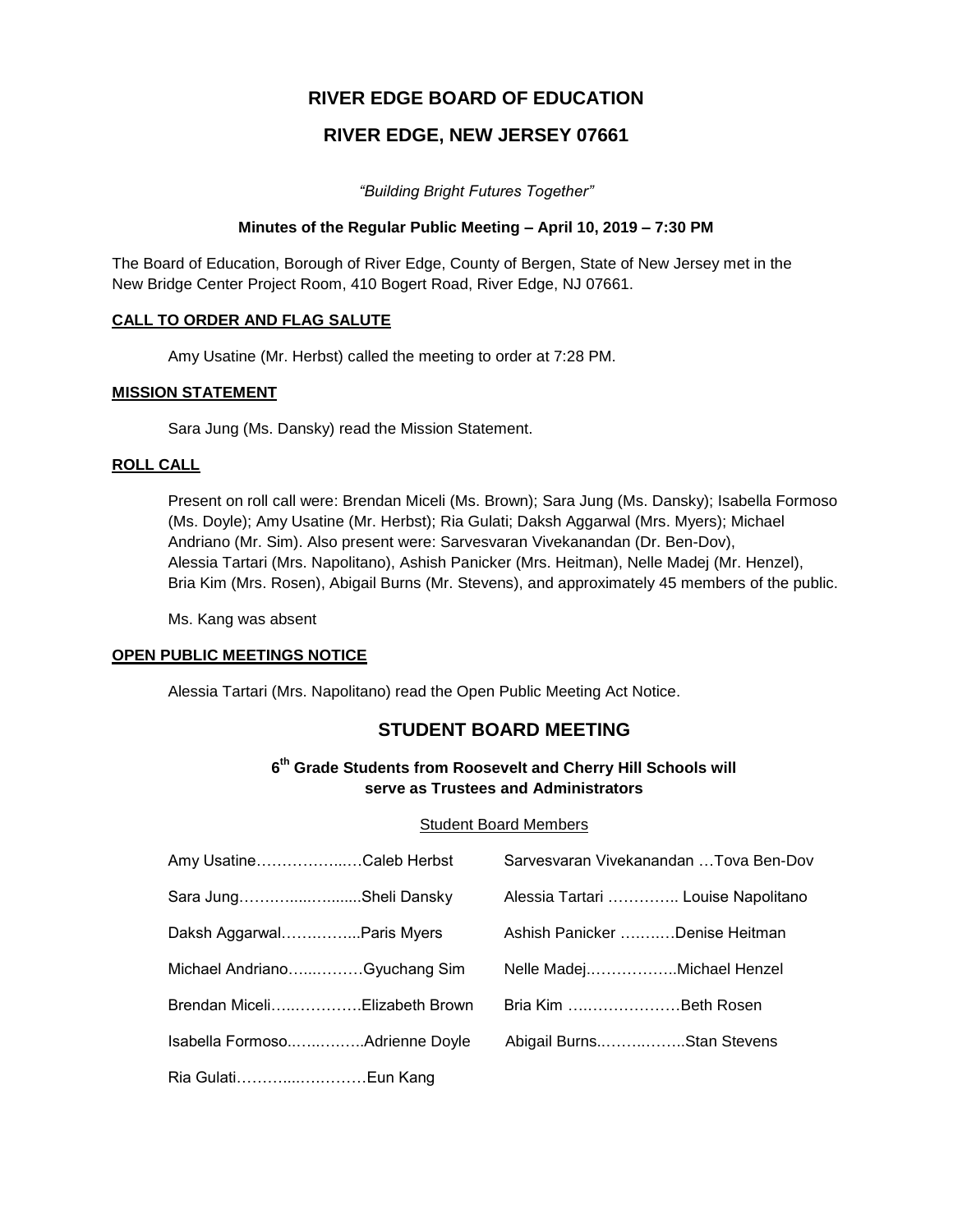#### **SPECIAL/DISCUSSION ITEMS**

Public Comment on Agenda Items – None

What is the positive and negative impact of social media and how can schools help students understand how to use it?

Sarvesvaran Vivekanandan (Dr. Ben-Dov) spoke about the positive and negative impact of social media to the board. He presented his social media survey that he took. The survey was designed to see if social media is good or bad. He then asked the other members of the board how can schools help students understand how to use it? Ashish Panicker (Mrs. Heitman), Nelle Madej (Mr. Henzel), Sarvesvaran Vivekanandan (Dr. Ben-Dov), Brendan Miceli (Ms. Brown), Amy Usatine (Mr. Herbst), Ria Gulati (Ms. Kang), Michael Andriano (Mr. Sim), Daksh Aggarwal (Mrs. Myers), offered some ideas to the group discussion.

#### **REPORTS**

#### **SUPERINTENDENT'S REPORT**

Sarvesvaran Vivekanandan (Dr. Ben-Dov) reported on the following: (See Addendum A)

#### **CHERRY HILL SCHOOL PRINCIPAL'S REPORT**

Ashish Panicker (Mrs. Heitman) reported on the following: (See Addendum B)

### **ROOSEVELT SCHOOL PRINCIPAL'S REPORT**

Nelle Madej (Mr. Henzel) reported on the following: (See Addendum C)

#### **NEW BRIDGE CENTER ASST. PRINCIPAL'S REPORT**

Bria Kim (Mrs. Rosen) reported on the following: (See Addendum D)

#### **BOARD SECRETARY'S REPORT**

Alessia Tartari (Mrs. Napolitano) reported on the following: (See Addendum E)

#### **BUILDING AND GROUNDS REPORT**

Abigail Burns (Mr. Stevens) reported on the following: (See Addendum F)

#### **PRESIDENT'S REPORT**

Amy Usatine (Mr. Herbst) reported on the following: (See Addendum G)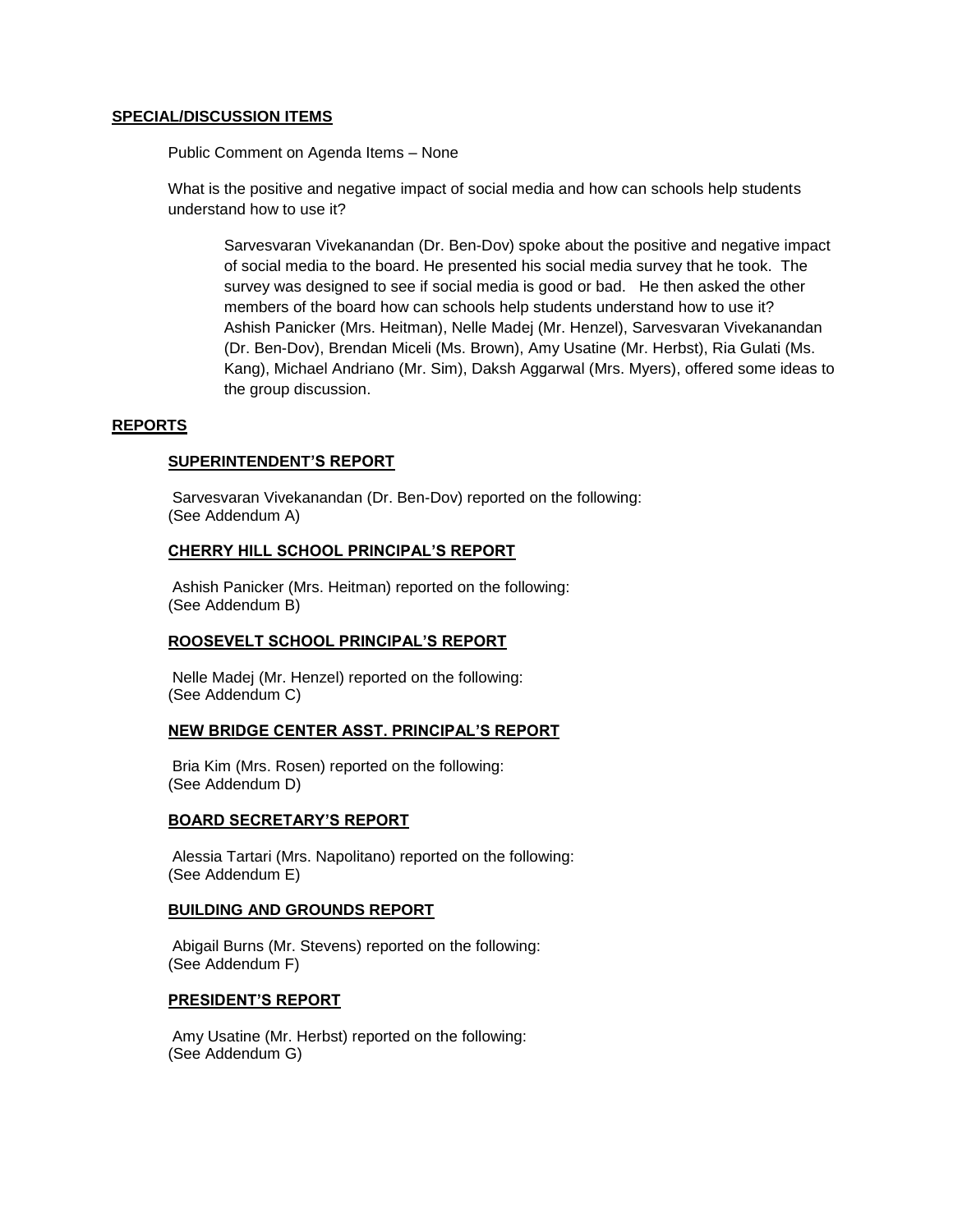# **COMMITTEES' REPORTS**

Sara Jung (Ms. Dansky) spoke about the Pennsylvania Convention Center Workshop she attended in March.

Michael Andriano (Mr. Sim) spoke about the Pennsylvania Convention Center Workshop he attended in March.

### **MOTIONS TO BE ACTED UPON**

### **A. ADMINISTRATION/POLICY**

**1**. That the Board of Education approve the Minutes and Confidential Minutes of March 27, 2019.

Motion by Brendan Miceli (Ms. Brown) Seconded by Isabella Formoso (Ms. Doyle)

Ayes: Brendan Miceli (Ms. Brown), Sara Jung (Ms. Dansky), Isabella Formoso (Ms. Doyle), Ria Gulati, Daksh Aggarwal (Mrs. Myers), Michael Andriano (Mr. Sim), Amy Usatine (Mr. Herbst) Nays: None

**2**. That the Board of Education approve the completion of the following emergency drills:

| <b>School</b>    | <b>Dates</b>                                                                        |
|------------------|-------------------------------------------------------------------------------------|
|                  | Cherry Hill School   March 13, 2019 Evacuation Drill<br>  March 25, 2019 Fire Drill |
| Roosevelt School | March 15, 2019 Shelter in Place<br>March 29, 2019 Fire Drill                        |

Motion by Isabella Formoso (Ms. Doyle) Seconded by Daksh Aggarwal (Mrs. Myers)

Ayes: Brendan Miceli (Ms. Brown), Sara Jung (Ms. Dansky), Isabella Formoso (Ms. Doyle), Ria Gulati, Daksh Aggarwal (Mrs. Myers), Michael Andriano (Mr. Sim), Amy Usatine (Mr. Herbst) Nays: None

**3**. That the Board of Education affirm the HIB reports previously reported at the March 27, 2019 Board Meeting.

Motion by Daksh Aggarwal (Mrs. Myers) Seconded by Ria Gulati

Ayes: Brendan Miceli (Ms. Brown), Sara Jung (Ms. Dansky), Isabella Formoso (Ms. Doyle), Ria Gulati, Daksh Aggarwal (Mrs. Myers), Michael Andriano (Mr. Sim), Amy Usatine (Mr. Herbst) Nays: None

# **B**. **CURRICULUM/EDUCATION** - None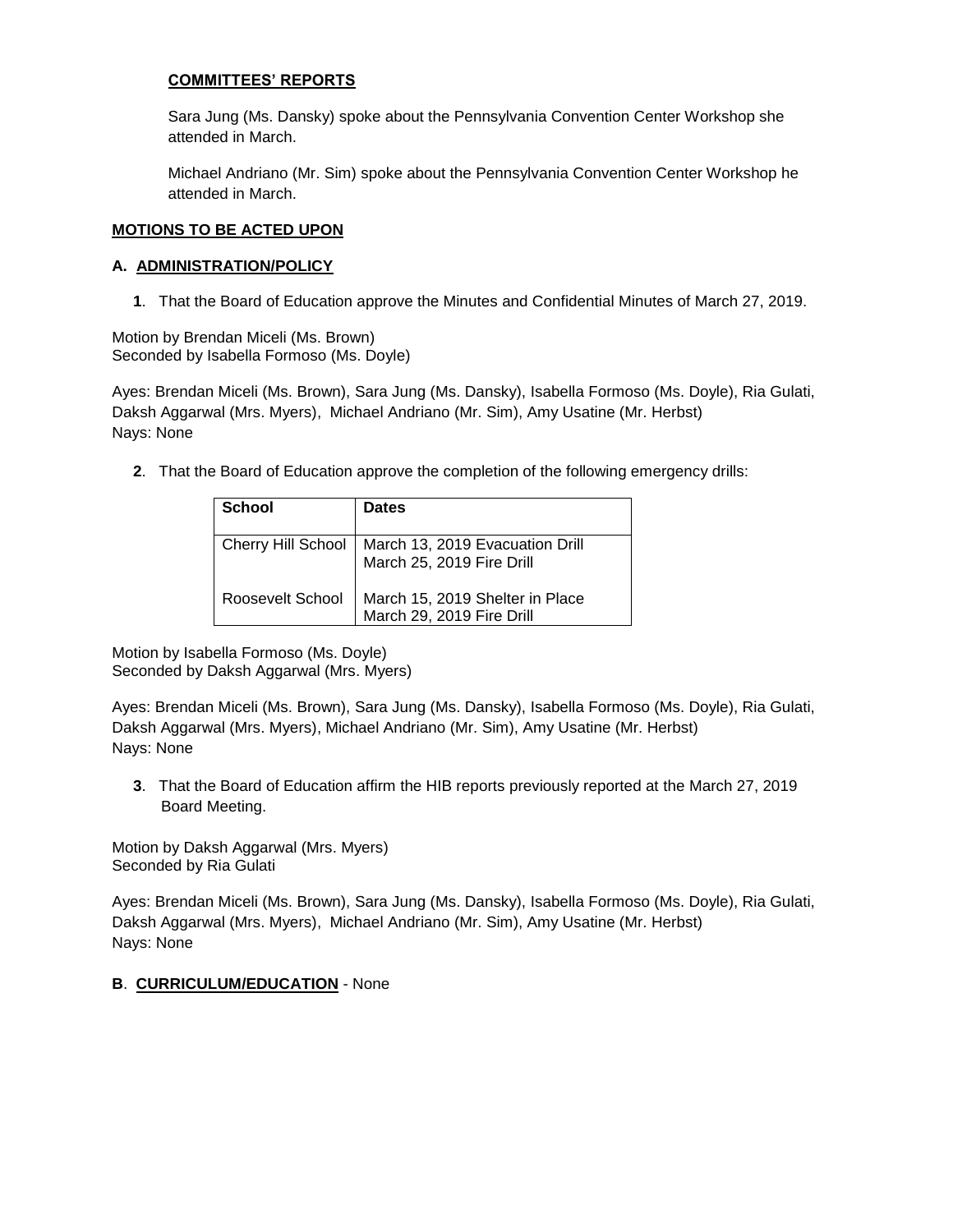### **C**. **BUILDINGS & GROUNDS**

**1**. That the Board of Education approve for dual use of room 103 in the Roosevelt School for the 2018-2019 school year.

Motion by Ria Gulati Seconded by Sara Jung (Ms. Dansky)

Ayes: Brendan Miceli (Ms. Brown), Sara Jung (Ms. Dansky), Isabella Formoso (Ms. Doyle), Ria Gulati, Daksh Aggarwal (Mrs. Myers), Michael Andriano (Mr. Sim), Amy Usatine (Mr. Herbst) Nays: None

### **D**. **FINANCE/GRANTS/GIFTS**

**1. WHEREAS** the River Edge Board of Education has requested and received a detailed proposal for the replacement of multifunctional copiers; and

**WHEREAS** the River Edge Board of Education has selected to lease ten (10) new Canon digital copiers from United Business Systems (UBS) under NJ State Contract 40462.

**RESOLVED** that the River Edge Board of Education approve the lease agreement with Municipal Canon Financial.

Lease terms: \$1,498.00 per month for 60 months

Motion by Sara Jung (Ms. Dansky) Seconded by Michael Andriano (Mr. Sim)

Ayes: Brendan Miceli (Ms. Brown), Sara Jung (Ms. Dansky), Isabella Formoso (Ms. Doyle), Ria Gulati, Daksh Aggarwal (Mrs. Myers), Michael Andriano (Mr. Sim), Amy Usatine (Mr. Herbst) Nays: None

# **E**. **PERSONNEL**

**1**. That the Board of Education, with the recommendation of the Superintendent approve Angela Xhakolli student Field Experience to consist of 20 hours of varied elementary classroom exposure to commence on or about April 11, 2019 through May 31, 2019.

Motion by Michael Andriano (Mr. Sim) Seconded by Brendan Miceli (Ms. Brown)

Ayes: Brendan Miceli (Ms. Brown), Sara Jung (Ms. Dansky), Isabella Formoso (Ms. Doyle), Ria Gulati, Daksh Aggarwal (Mrs. Myers), Michael Andriano (Mr. Sim), Amy Usatine (Mr. Herbst) Nays: None

# **F. RIVER EDGE SPECIAL EDUCATION -** None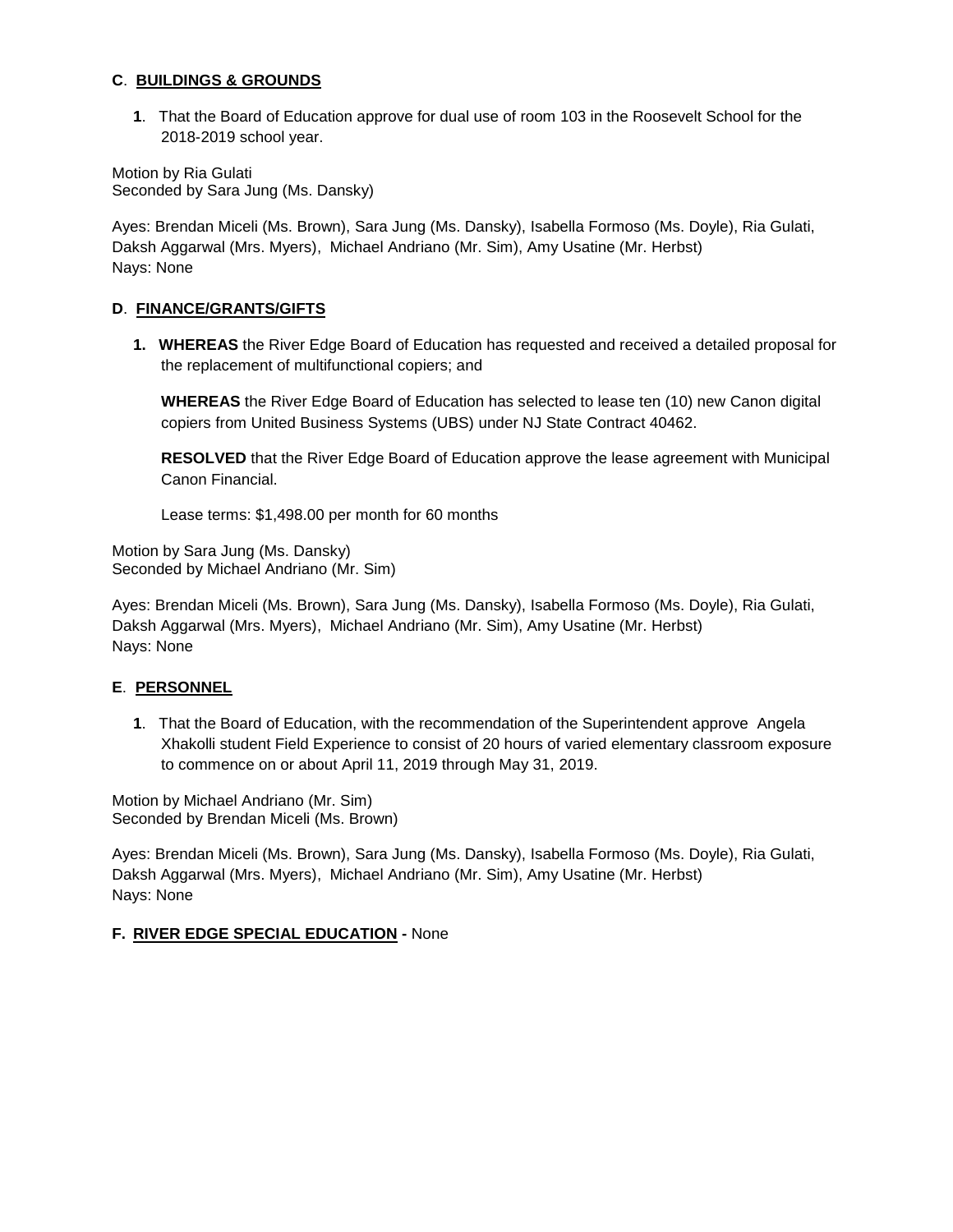# **G**. **REGION V ADMINISTRATION & TRANSPORTATION**

**1**. That the Board of Education approve the following Renewal Contracts for the 2018-2019 school year:

| Route # | Transporter | Per Diem |
|---------|-------------|----------|
| 2030    | Destiny 23  | \$158.09 |
| 2418    | Destiny 23  | \$215.20 |

Motion by Brendan Miceli (Ms. Brown) Seconded by Isabella Formoso (Ms. Doyle)

Ayes: Brendan Miceli (Ms. Brown), Sara Jung (Ms. Dansky), Isabella Formoso (Ms. Doyle), Ria Gulati, Daksh Aggarwal (Mrs. Myers), Michael Andriano (Mr. Sim), Amy Usatine (Mr. Herbst) Nays: None

# **OLD/NEW BUSINESS**

- Brendan Miceli (Ms. Brown) asked if we can get a new basketball hoop on the black top at Roosevelt School. Mr. Stevens answered that is was taken care of already.
- Sarvesvaran Vivekanandan (Dr. Ben-Dov) asked if we can get a cooling system for the Cherry Hill School Gymnasium.
- Ashish Panicker (Mrs. Heitman) asked if the water fountains can have a stronger force of water. He also asked if the water filters can be changed more often. Alessia Tartari (Mrs. Napolitano) answered that they have all been changed this school year.
- Sara Jung (Ms. Dansky) stated there was a Second Chance Toys Collection on Saturday, April 6th.
- Nelle Madej (Mr. Henzel) asked if we can have better/softer tissues in the district.
- Ria Gulati (Ms. Kang) and Ashish Panicker (Mrs. Heitman) asked if we can replace the wood chips at the Cherry Hill School playground.
- Sara Jung (Ms. Dansky) asked if we can replace some of the smart boards in the district.
- Michael Andriano (Mr. Sim) asked if we can fix the basketball hoop that needs to be replaced.
- Nelle Madej (Mr. Henzel) stated a basketball hoop at Roosevelt School has a birds nest in it.
- Amy Usatine (Mr. Herbst) asked whether flexible seating is consistent with the New Jersey fire code. Dr. Ben-Dov replied that anything that didn't meet fire code requirement, if it came from donations, was removed and all flexible seating that is purchased by the by the district must meet fire code.

### **PUBLIC DISCUSSION**

- Brian Specht (Hamburg School District Board Member) commended the sixth graders for an excellent job tonight. He told them how impressed he was with this meeting. He also said he will bring this type of board meeting to his school. He had a great time and is looking forward to his school having a Student Board Meeting.
- Dr. Ben-Dov thanked the sixth graders for a fantastic job with this Board Meeting. She told them she was very proud of them. She asked the students what was the most difficult part of what they did tonight and the most rewarding part and many students answered her question.